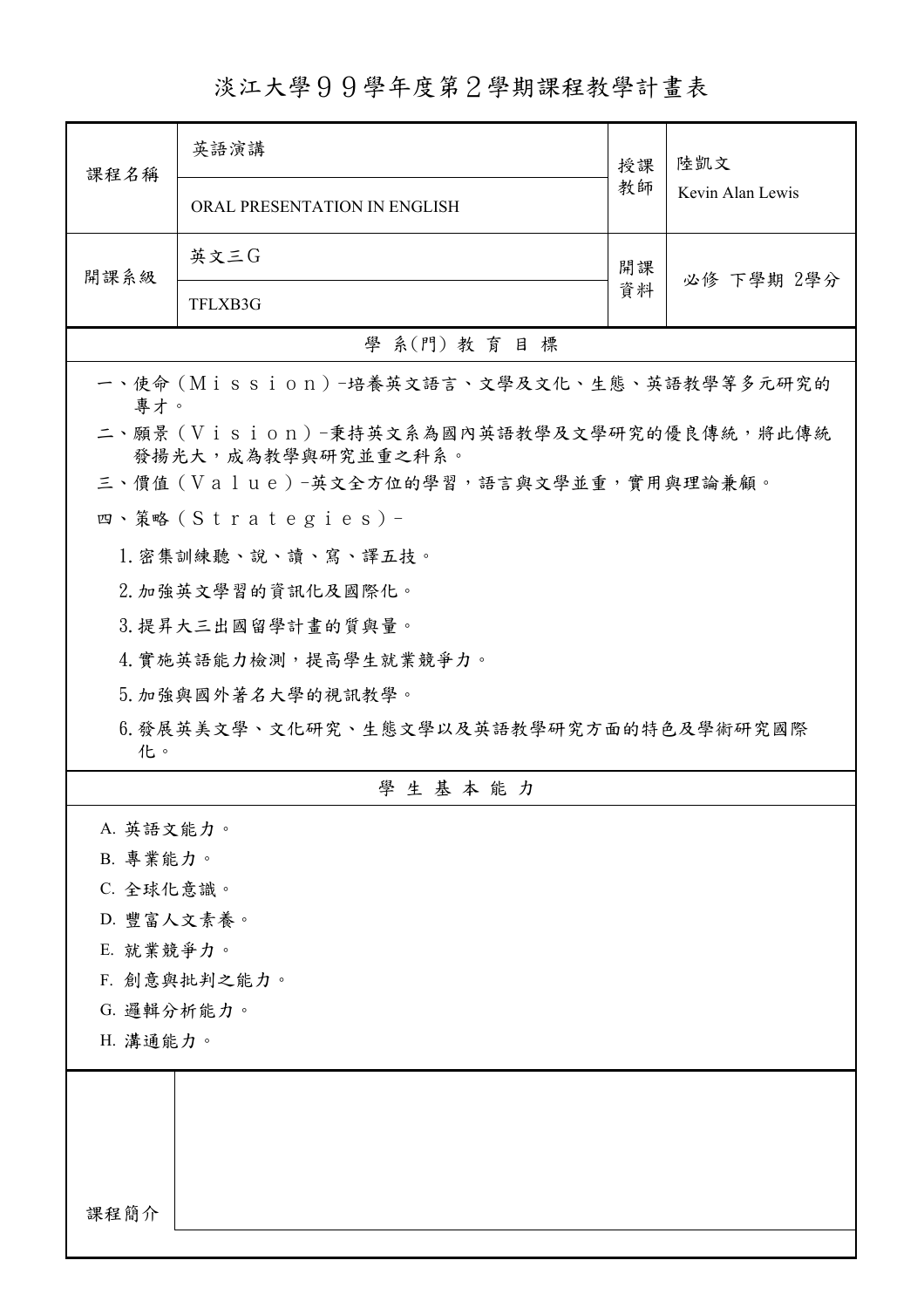|                                                                                                                                                                                                                                                                                                       |                            |                        | In this advanced class, students will learn to deliver formal speeches<br>academically and professionally. Communication strategies, such as using<br>PowerPoint as a visual aid, asking/answering questions properly, agreeing or<br>disagreeing politely, making suggestions, or giving opinions, will be practiced. |                              |             |  |  |
|-------------------------------------------------------------------------------------------------------------------------------------------------------------------------------------------------------------------------------------------------------------------------------------------------------|----------------------------|------------------------|------------------------------------------------------------------------------------------------------------------------------------------------------------------------------------------------------------------------------------------------------------------------------------------------------------------------|------------------------------|-------------|--|--|
| 本課程教學目標與目標層級、學生基本能力相關性                                                                                                                                                                                                                                                                                |                            |                        |                                                                                                                                                                                                                                                                                                                        |                              |             |  |  |
| 一、目標層級(選填):<br>(一)「認知」(Cognitive 簡稱C)領域:C1 記憶、C2 瞭解、C3 應用、C4 分析、<br>C5 評鑑、C6 創造<br>(二)「技能」(Psychomotor 簡稱P)領域:P1 模仿、P2 機械反應、P3 獨立操作、<br>P4 聯結操作、P5 自動化、P6 創作<br>(三)「情意」(Affective 簡稱A)領域:A1 接受、A2 反應、A3 重視、A4 組織、<br>A5 内化、A6 實踐                                                                      |                            |                        |                                                                                                                                                                                                                                                                                                                        |                              |             |  |  |
| 二、教學目標與「目標層級」、「學生基本能力」之相關性:<br>(一)請先將課程教學目標分別對應前述之「認知」、「技能」與「情意」的各目標層級,<br>惟單項教學目標僅能對應C、P、A其中一項。<br>(二)若對應「目標層級」有1~6之多項時,僅填列最高層級即可(例如:認知「目標層級」<br>對應為C3、C5、C6項時,只需填列C6即可,技能與情意目標層級亦同)。<br>(三)再依據所訂各項教學目標分別對應該系「學生基本能力」。單項教學目標若對應「學<br>生基本能力   有多項時, 則可填列多項「學生基本能力」(例如:「學生基本能力」可<br>對應A、AD、BEF時,則均填列)。 |                            |                        |                                                                                                                                                                                                                                                                                                                        |                              |             |  |  |
| 序<br>號                                                                                                                                                                                                                                                                                                | 教學目標(中文)                   | 教學目標(英文)               |                                                                                                                                                                                                                                                                                                                        | 相關性                          |             |  |  |
|                                                                                                                                                                                                                                                                                                       |                            |                        |                                                                                                                                                                                                                                                                                                                        | 目標層級                         | 學生基本能力      |  |  |
| $\mathbf{1}$                                                                                                                                                                                                                                                                                          |                            |                        | In this advanced class,<br>students will learn to deliver<br>formal speeches academically<br>and professionally.                                                                                                                                                                                                       | C6                           | <b>ABEH</b> |  |  |
| $\sqrt{2}$                                                                                                                                                                                                                                                                                            |                            |                        | Communication strategies,<br>such as using PowerPoint as<br>a visual aid, asking/answering<br>questions properly, agreeing<br>or disagreeing politely.<br>making suggestions, or giving<br>opinions, will be practiced.                                                                                                | C6                           | <b>AEH</b>  |  |  |
| 教學目標之教學策略與評量方法                                                                                                                                                                                                                                                                                        |                            |                        |                                                                                                                                                                                                                                                                                                                        |                              |             |  |  |
| 序<br>號                                                                                                                                                                                                                                                                                                |                            | 教學目標                   | 教學策略                                                                                                                                                                                                                                                                                                                   | 評量方法                         |             |  |  |
| 1                                                                                                                                                                                                                                                                                                     |                            |                        | 課堂講授、分組討論                                                                                                                                                                                                                                                                                                              | 出席率、報告、討<br>論、小考、期中考、期<br>末考 |             |  |  |
| 2                                                                                                                                                                                                                                                                                                     |                            |                        | 課堂講授、分組討論                                                                                                                                                                                                                                                                                                              | 出席率、報告、討<br>論、小考、期中考、期<br>末考 |             |  |  |
| 授課進度表                                                                                                                                                                                                                                                                                                 |                            |                        |                                                                                                                                                                                                                                                                                                                        |                              |             |  |  |
| 週<br>次                                                                                                                                                                                                                                                                                                | 日期起訖                       |                        | 內 容 (Subject/Topics)                                                                                                                                                                                                                                                                                                   | 備註                           |             |  |  |
|                                                                                                                                                                                                                                                                                                       | $100/02/14$ ~<br>100/02/20 | Unit $5$ - Environment |                                                                                                                                                                                                                                                                                                                        |                              |             |  |  |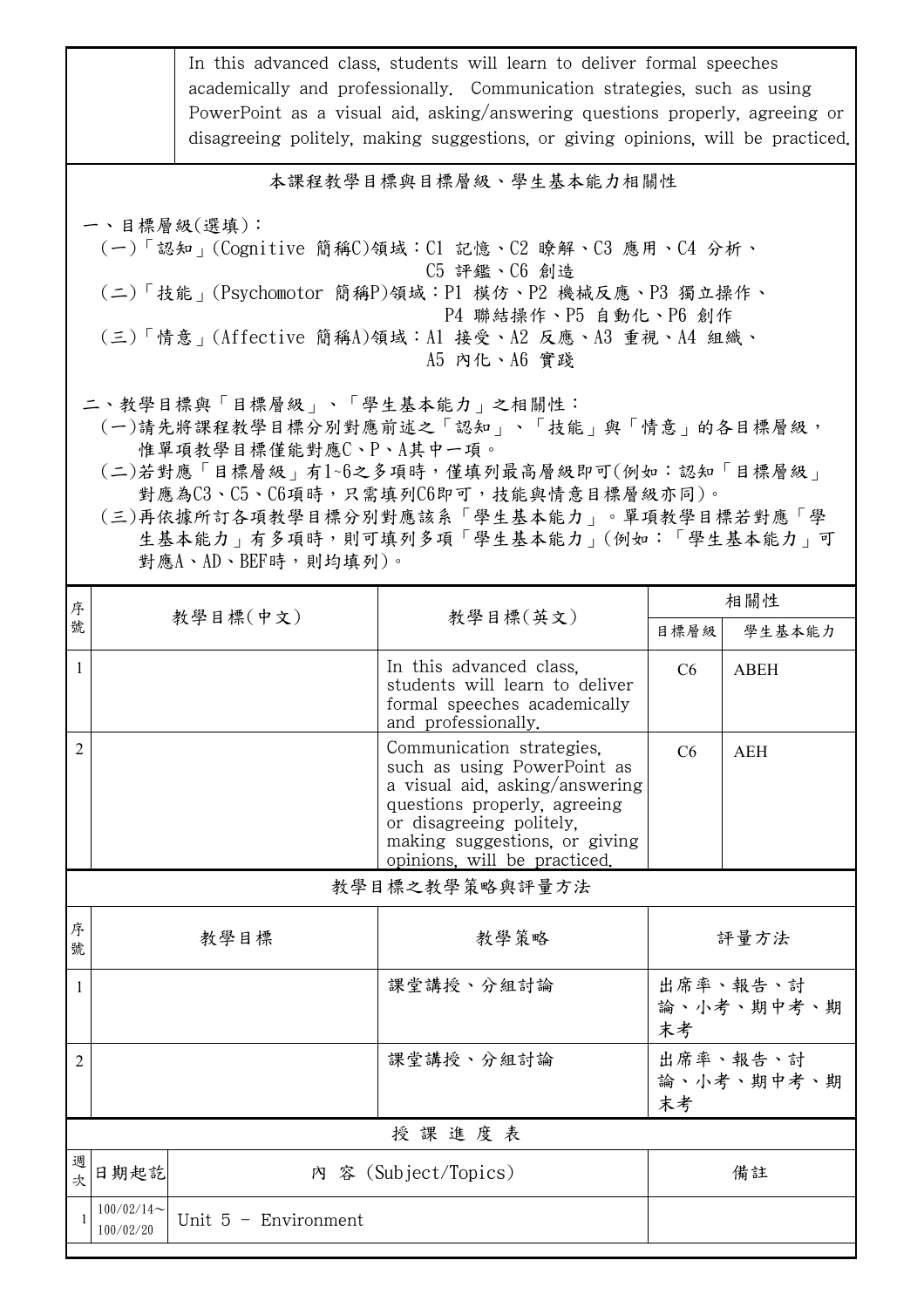| $\overline{c}$ | $100/02/21$ ~<br>100/02/27 | Unit $5$ - Environment                                  |  |  |
|----------------|----------------------------|---------------------------------------------------------|--|--|
| 3              | $100/02/28$ ~<br>100/03/06 | short presentations                                     |  |  |
| $\overline{4}$ | $100/03/07$ ~<br>100/03/13 | short presentations                                     |  |  |
| 5              | $100/03/14$ ~<br>100/03/20 | Unit $6$ - Education                                    |  |  |
| 6              | $100/03/21$ ~<br>100/03/27 | Unit $6$ - Education                                    |  |  |
| 7              | $100/03/28$ ~<br>100/04/03 | short presentations                                     |  |  |
| 8              | $100/04/04$ ~<br>100/04/10 | Unit 7 - Culture                                        |  |  |
| 9              | $100/04/11$ ~<br>100/04/17 | Unit $7 -$ Culture                                      |  |  |
| 10             | $100/04/18$ ~<br>100/04/24 | 期中考試週                                                   |  |  |
| 11             | $100/04/25$ ~<br>100/05/01 | Unit $8 -$ Globalisation                                |  |  |
| 12             | $100/05/02$ ~<br>100/05/08 | Large presentations                                     |  |  |
| 13             | $100/05/09$ ~<br>100/05/15 | Large presentations                                     |  |  |
| 14             | $100/05/16$ ~<br>100/05/22 | Large presentations                                     |  |  |
| 15             | $100/05/23$ ~<br>100/05/29 | Large presentations                                     |  |  |
| 16             | $100/05/30$ ~<br>100/06/05 | Large presentations                                     |  |  |
| 17             | $100/06/06$ ~<br>100/06/12 | Large presentations                                     |  |  |
| 18             | $100/06/13$ ~<br>100/06/19 | 期末考試週                                                   |  |  |
|                | 修課應<br>注意事項                |                                                         |  |  |
|                | 教學設備                       | 電腦                                                      |  |  |
| 教材課本           |                            | Study Speaking by Anderson, Maclean & Lynch (Cambridge) |  |  |
| 參考書籍           |                            |                                                         |  |  |
|                |                            |                                                         |  |  |
|                |                            |                                                         |  |  |
|                |                            |                                                         |  |  |